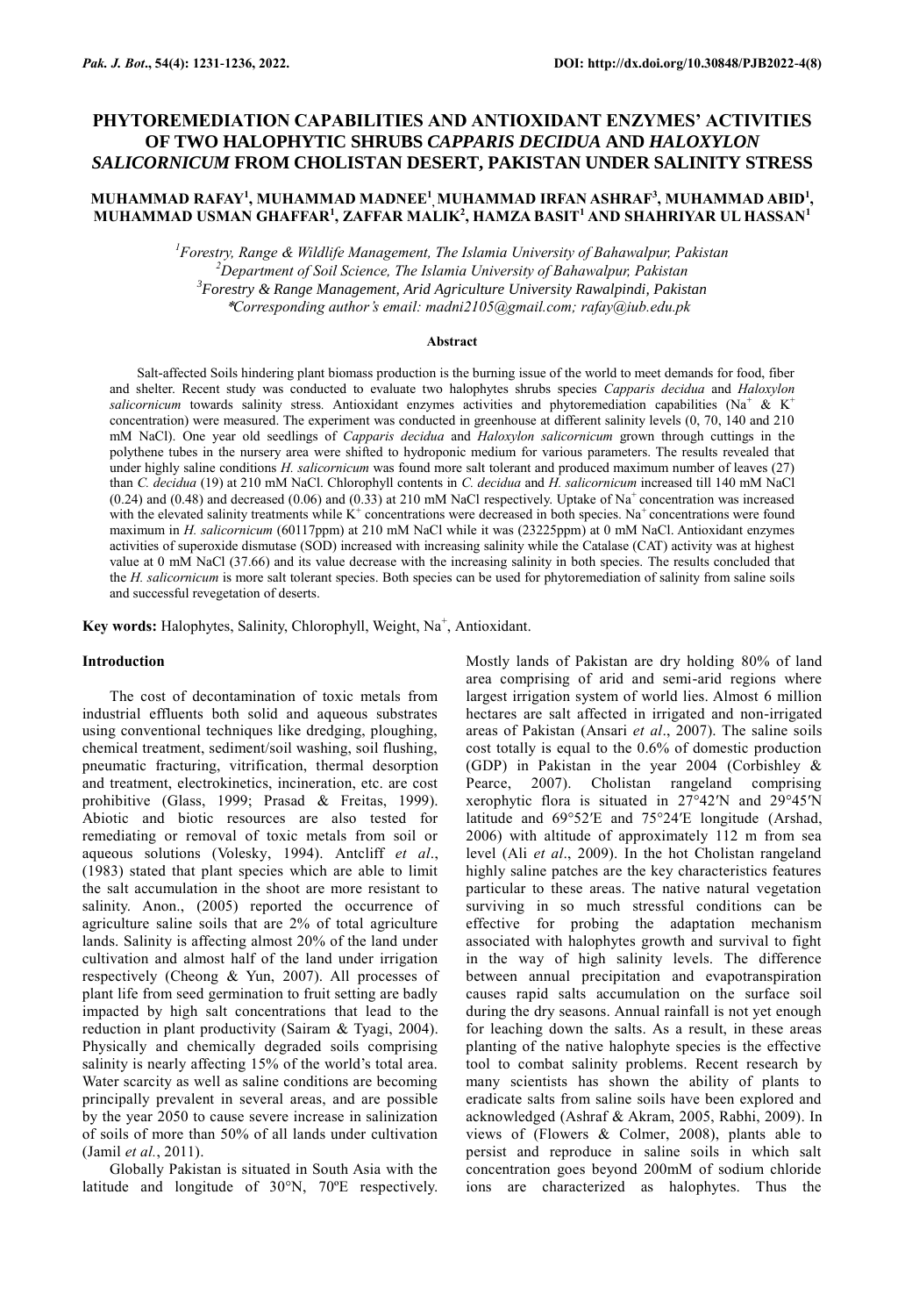halophytes are the plant species that can complete their life cycles under extreme salinity circumstances [\(Stuart](file:///C:/Users/siliconcomputersbwp/Desktop/Madni%20final%20thesis.docx%23_ENREF_38)  *et al*[., 2012\)](file:///C:/Users/siliconcomputersbwp/Desktop/Madni%20final%20thesis.docx%23_ENREF_38). Several methods have been used for reclamation and appropriate use of salinity affected soils comprising agronomic practices and using halophytes. Among these, use of halophytes (phytoremediation) can be most operative, inexpensive and ecologically sound technique for remediation of salinity affected soils (Hasanuzzaman *et al*., 2014). Phytoextracton is the novel approach towards dealing the problems of soil contaminations. Many crops such as alfalfa, balm, cotton, menthe, pea, tomato are reported by (Ozturk *et al*., 2004) for negative effects of salinity stress on water contents (Khan & Ungar, 2000).

Present work concerns about the assessment of salinity stress to the two promising halophyte shrub species of Cholistan rangeland; Karir (*Capparis decidua*) and Lana (*Haloxylon salicornicum*). The objective of study was to assess salt tolerance of two shrubs, phytoremediation potential, antioxidant activity and Suggesting halophyte shrub species to enhance vegetation cover in the saline environment.

# **Material and Methods**

Hydroponic based experimental research was accompanied in the enclosure at the Experimental Area of The Department of Forestry, Range & Wildlife Management, Faculty of Agriculture and Environmental Sciences, The Islamia University of Bahawalpur, Pakistan. The two shrub species plant material one year old *Capparis decidua* and *Haloxylon salicornicum*  grown through cuttings in the polythene tubes in the nursery area were selected for various parameters. Hydroponic experiment was conducted in three months From September to October, 2018 in the green shed environment GPS location  $(29^{0} 22.33^{1}/N, 71^{0} 45.91^{1}/E)$  364 elevation feet above the sea level. The required plant material was collected and propagated from single parent. It was because of the fact to avoid uncertainty in results and to ensure reliable results from the experiment. Uniformed sized plants were used in research. The sprouted cuttings were then shifted to hydroponic system containing Hoglands nutrient solution. The nutrient solutions were altered on weekly basis to minimize nutrient accumulation. pH of solution was maintained at 5.5 to 7.0. Following parameters were studies during the whole research.

**Number of leaves:** Three plants were selected from each replication for every species to count the number of leaves.

**Shoot/Root length:** Root and Shoot were separated from whole plant. Root/Shoots were washed with running water followed by the distill water and lengths were measured by using measuring tape.

**Determination of chlorophyll contents:** Chlorophyll contents were measured by using chlorophyll measuring spade.

**Antioxidant enzymes activities:** For sampling 0.5g plant extract from each treatment for every species was taken after rinsing the plant with distilled water. Place the extracted material on cooled plaster on ice. 2-3ml buffer solution of phosphate was added with pH of 7.8  $Na<sub>2</sub>HPO<sub>4</sub>.2H<sub>2</sub>O (16.385g) + NaH<sub>2</sub>PO<sub>4</sub>.2H<sub>2</sub>O (0.663g)$  and make volume of 1000ml by using distill water. Samples were homogenized on ice and 5ml buffer solution was added. At  $4^{\circ}$ C samples were centrifuged at 8000-13000 rpm for 20 minutes. Samples were preserved at  $4^{\circ}$ C.

**Enzyme assay for superoxide dismutase (SOD)**: Take 2.725mL of RS + 0.25ml  $H_2O_2$  + 0.025 ml Enzyme in 25 ml glass beaker. Control in 100% light-containing 2.75 ml of RS + 0.25ml H<sub>2</sub>O (CK reading). For zero reading, control the samples in 100% Dark, containing 2.75 ml of  $RS + 0.25ml H<sub>2</sub>O$ .

Place the control light and all other samples beakers under light conditions at 4000 lux for 20 minutes while control dark sample in 100% dark condition.

Read the samples by using Photo-spectrometer at 560nm.

SOD activity (U/g FW): {(AcK-Ae) x V}  $\div$  {0.5 x AcK x W x Vt}

**Enzyme assay for catalase (CAT):** Take 2.8ml BPS, 0.1 ml of enzyme and  $0.1$  ml of  $H_2O_2$ . Gently shake and take reading at 240 nm through photo-spectrometer. For Zero reading 2.8ml of BPS, 0.1ml of H<sub>2</sub>O and 0.1 ml of H<sub>2</sub>O<sub>2</sub> was taken. Measure the rate by using the formula:

CAT (mM/g FW) activity = (activity \* A \* V/a) / ( $E$  \* FW)

## **Determination of sodium and potassium in plants**

**Reagent solutions:** A. 1:2 Perchloric acid and Nitric Acid mixture solution was made. For this 500 ml (70%) perchloric acid in 1000 ml HNO3 (69-71 %) was mixed well. The solution was keep to cool and then store in glass bottle and kept in dark.

B. Standard solutions of potassium and sodium were made for flame photometer.

#### **Digestion**

Weigh 1.0 g, ground, sieved and free of contamination plant sample in digestion tube. Add 20 ml acid mixture. Heat at 150-1750C on digestion block till white to slight yellowish plant material color in the digestion tube. Make volume 100 ml with distilled water or as desired for analysis. Make dilution as desired of the digested material. Determine K (ppm) by flame photometer using standard and graph reading.

# **Calculations**

% K and  $Na = Na$  or K ppm x d.f./10000 K and Na ppm = (ppm in extract – blank)  $x$  A/Wt A is a volume of extract (ml) Wt is a weight of sample use (Jones Jr *et al*., 1991)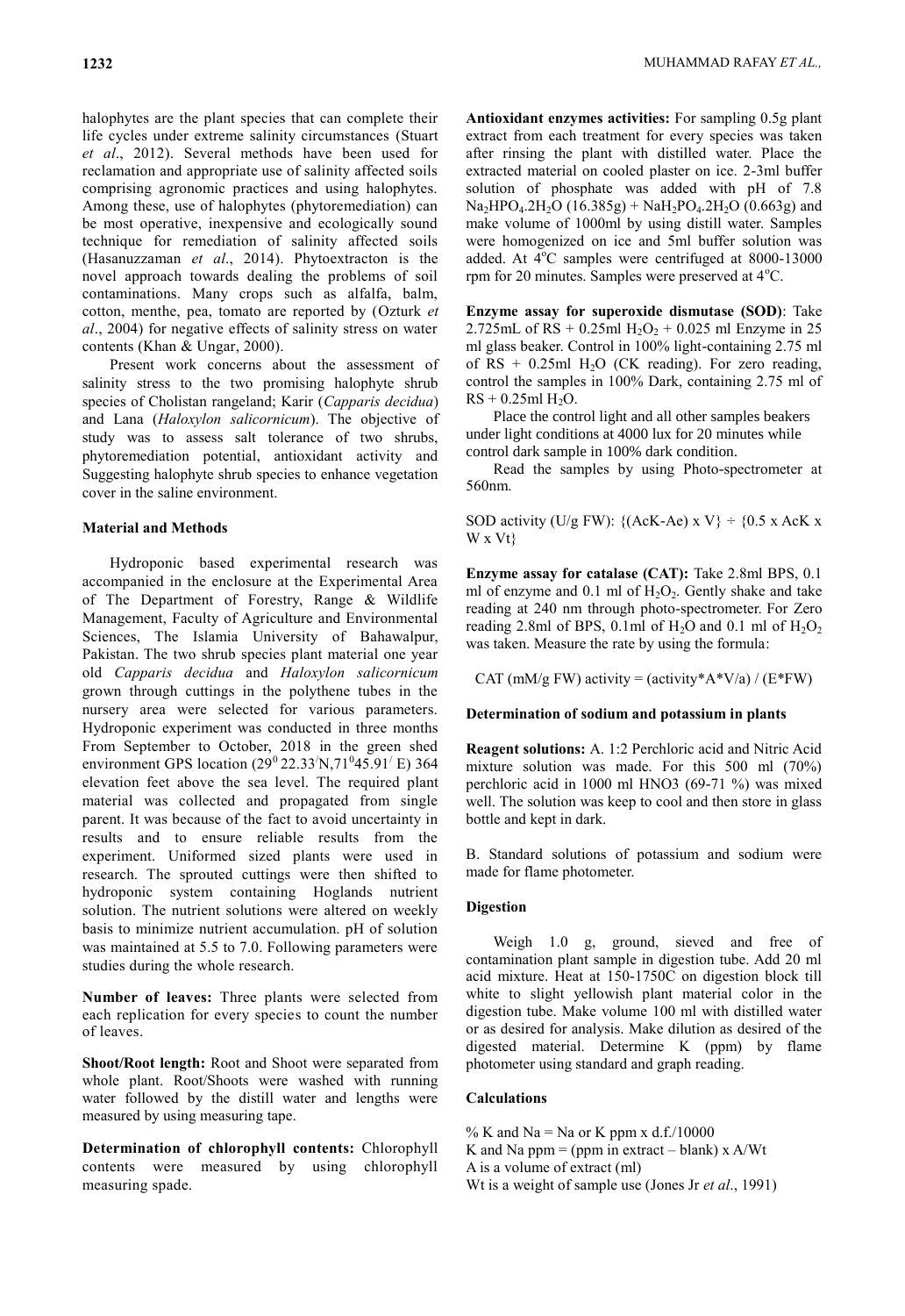# **Results and Discussions**

**Biomass production:** Numbers of leaves are plant growth indicator. More numbers of leaves mean more biomass production. Salinity adversely impacts numbers of leaves resulting reduction in biomass production (Hameed *et al*., 2008). Number of leaves for *Haloxylon salicornicum*  increased from T1 (13) to maximum at T4 (27) while *Capparis decidua* reduced its leaves at T4 (Fig*.* 1). Shoot length initially increased for *Capparis decidua*, and found maximum at T3 (140 Mm Nacl) noted 54.3 cm and then declined. Shoot length for *Haloxylon salicornicum* however showed increased indicating not affected by salinity (Fig. 3). While root lengths in both species increased with increasing salinity in all treatments shown in (Fig. 4). Salinity has a significant impact on total weight (root and shoot). Biomass production which is the main goal is drastically reduced by salinity (Khan *et al.,* 2000). Weight is the indicator of plant health and vigour. Results showed that for *Capparis decidua* minimum weight mean was at T1 (1.99g) and maximum at T3 (3.35g) but declined at T4 (2.1g). This shows weight is declined at higher salinity levels. The comparisons of both species are shown in (Fig. 2). Any abiotic stress to the plant life leads to the reduction in the growth. Salinity stress also induces changes in the chlorophyll contents. Growth is an indispensable event in the life cycle of plants. In *Capparis decidua* chlorophyll contents increased at initial treatment levels maximum at T3 (0.48) and then declined at T4 (0.06) (Fig. 5). These results suggests *Haloxylon salicornicum*  more salt tolerant and results are similar to the findings of (Naz, *et al*., 2010) which shows the species is most dominant in term of percent cover under moderate saline conditions. Plants responses to salinity depend on the salt concentration of the available water for root uptake, on the duration of the stress and on plant salt tolerance (Neumann, 1997) which varies among species and, within the same species, among genotypes. In plants there are differences between the limit values damaged by salt. Reduction in biomass production have been experimented in *Matricaria chamomile* species by Razmjoo *et al.*, (2008). These results matched with Munns (2002) and expressed that salinity cause reduction in root shoot length and retarded the overall production. These results resembled with results discussed by (Khan & Ungar, 2000). Similar results were also described by Naz *et al*., (2010) that number of leaves decreased with increasing salinity.

Both species has shown declining chlorophyll contents as depicted in (Fig. 5). Salinity stress may cause the death of the plant as well as hinder growth depending on tolerance, may cause chlorosis and necrotic stains and also decrease yield and quality (Hasegawa *et al*., 1986; Mer *et al*., 2000). The reactions of plants to salt vary depending upon the time of exposure to salt, the growth period of the plant, salt concentration, climate and soil properties (Greenway & Munns, 1980).







Figs. 3-4. Comparison of root/shoot length of two halophyte species under different NaCl treatments.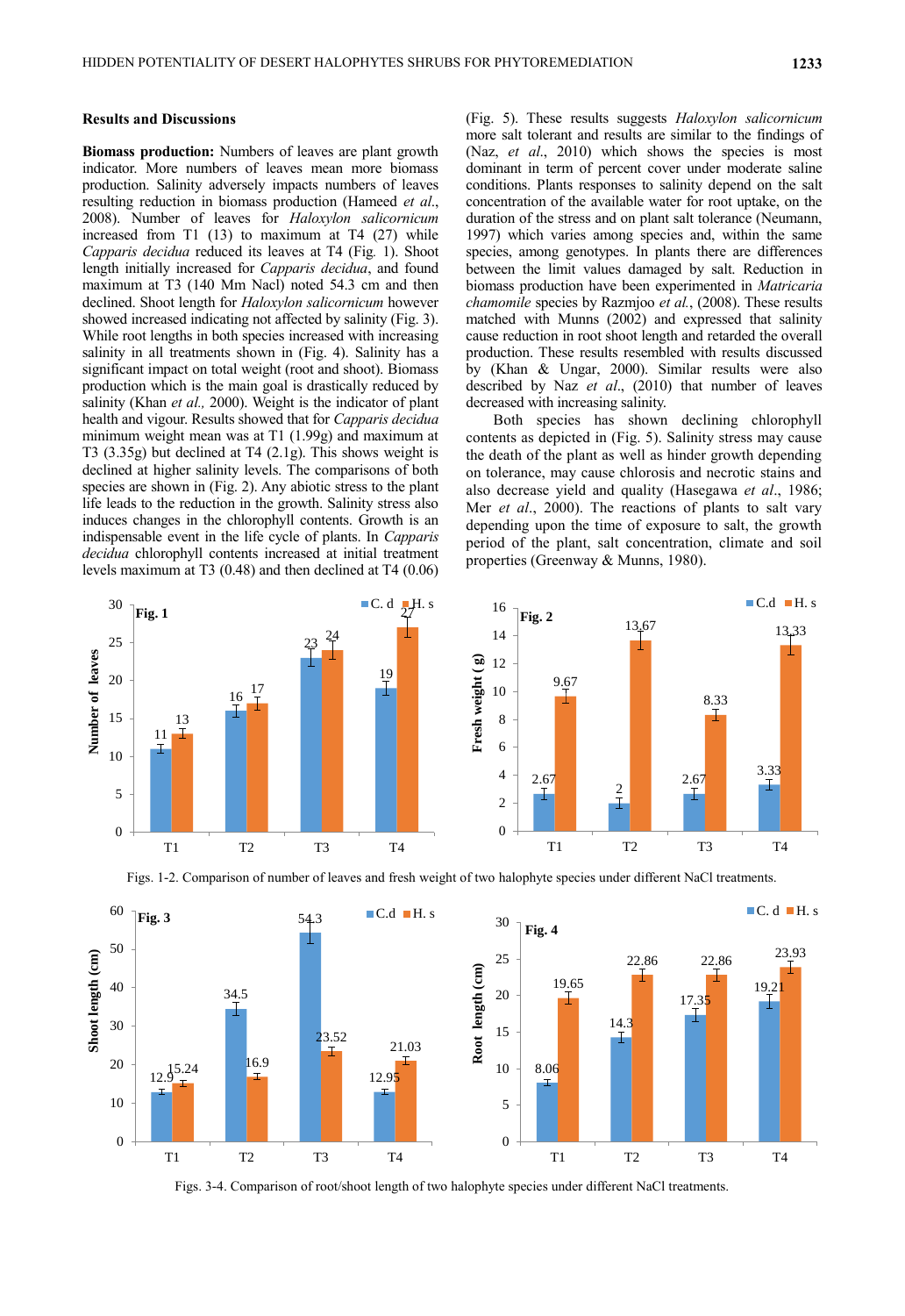

Fig. 5. Comparison of Chlorophyll measurement of two halophyte species under different NaCl treatments.



Fig. 7. Comparison of K<sup>+</sup> uptake (ppm) by *Capparis decidua*  and *Haloxylon salicornicum*.



Fig. 8. Comparison of SOD activity in *Capparis decidua* and *Haloxylon salicornicum.*



Fig. 6. Comparison of Na<sup>+</sup> uptake (ppm) by *Capparis decidua*  and *Haloxylon salicornicum.*



Fig. 9. Comparison of CAT activity in *Capparis decidua* and *Haloxylon salicornicum.*

### **Phytoremediation**

**Na<sup>+</sup> and K<sup>+</sup> Uptake:** Na<sup>+</sup>uptake increased in both species at all treatment levels, maximum at T4 (50459 and 60117) respectively as shown in (Fig. 6). Results showed that  $K^+$ uptake decreased in both species in all treatments, maximum  $\overrightarrow{K}^+$  was observed in *C. decidua* at T1 (50162) and in *H. salicornicum* (56632) respectively as shown in (Fig. 7).

*Capparis decidua* low palatable species, availability through the year and can grow under normal to moderate salinity stress as compared to *Haloxylon salicornicum* that is highly palatable by the camels and available year around which grows under highly saline environments (Ali *et al*., 2009). However, in a study by Rajpurohit *et al*., (1977), *Haloxylon recurvum* seed germination was inhibited even at 100 mM NaCl. But 5-20% species germinated at 400 mM NaCl in a thermoperiods studied by Khan & Ungar (2000). According to Kleinkopf & Wallace (1974), since much smaller quantities of sodium are present in roots and stems than in leaves, the tolerance mechanism for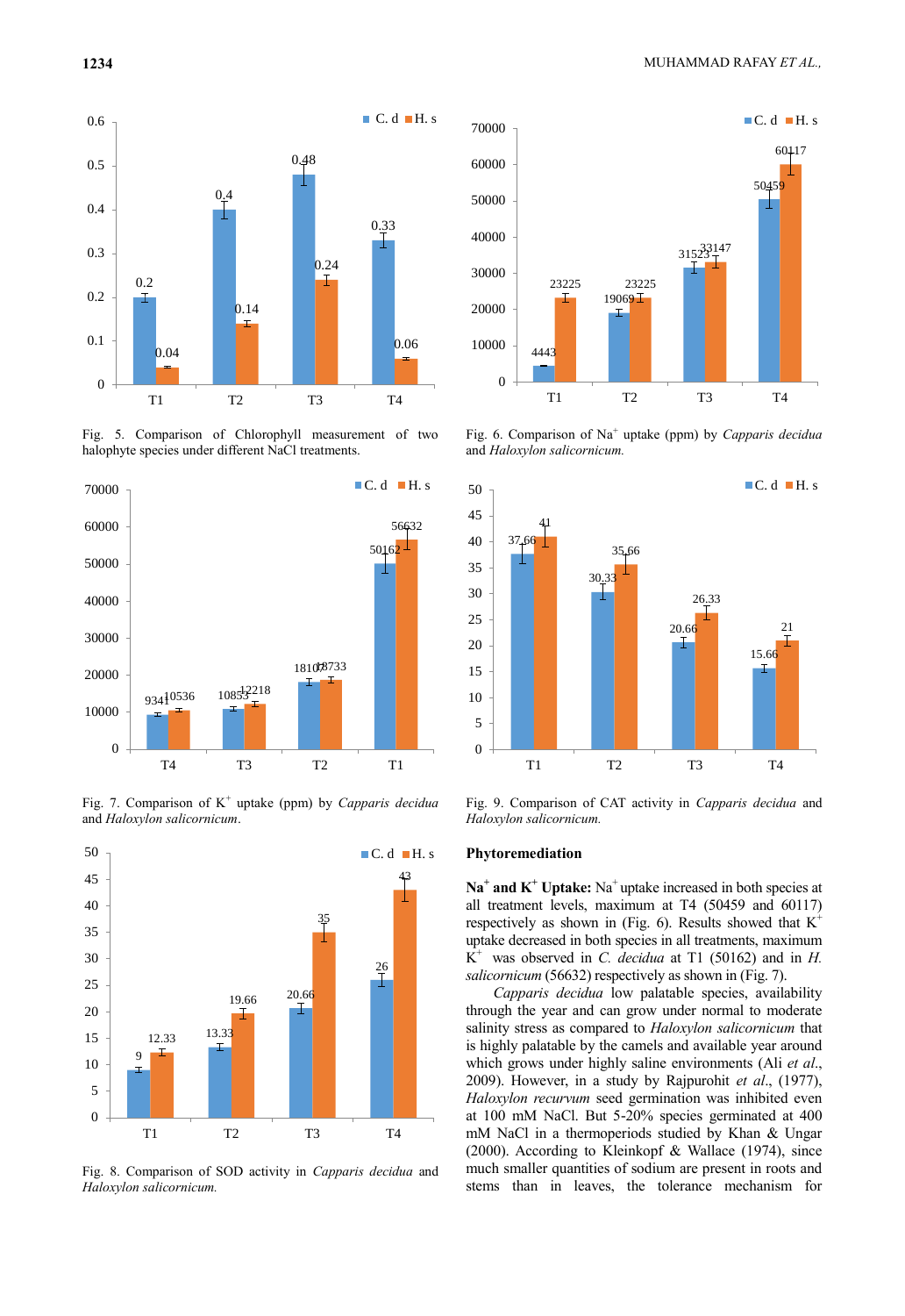*Haloxylon* species is probably located in the leaves. This salt-concentrating mechanism effectively removes the high salt stresses from internal cellular tissue (Kleinkopf & Wallace, 1974). Although salt secreted by the glands of most halophytes is predominantly sodium chloride, *Haloxylon* revealed that there is a great variation in the cation composition (carbonate, potassium, bromine, calcium, nitrate, magnesium and sulphate) (Waisel, 1961; Berry, 1970), which depends on the composition of the root environment (Thomson *et al*., 1969; Antcliff *et al.*, 1983). Most investigators have studied salt secretion by glands under controlled conditions with treatment solutions differing in salinity (Arisz *et al*., 1955; Ramoliya *et al*., 2009) have studied the mineral uptake by *Prosopis cineraria* plants exposed to salt stress and noticed that the seedlings showed greater accumulation of sodium in the leaf tissue as compared to that in root tissue.

#### **Antioxidant enzymes**

**Superoxide dismutase (SOD) and catalase (CAT) activity:** Superoxide Dismutase (SOD) is an important antioxidant enzyme. In plants against oxidative stress; it is the  $1<sup>st</sup>$  line of defense. SOD activity was increased in both species with increasing salt concentrations as shown in (Fig. 8). At treatment T1 (0 mM NaCl) SOD activity was 9 that increased at 26 at 210 mM NaCl salinity level in *C. decidua*. Similar results were recorded for *H. salicornicum* for SOD and its value increased from 12.33 to 43 with the leading salinity. While Catalases (CAT) activities showed different pattern and its value decreased with the increasing salinity toxicity as shown in (Fig. 9). Its activity in *C. decidua* was 37.66 at T1 (0 mM NaCl) that reduced to 15.66 at T4 (15.66). *H. salicornicum* also behaved like *Capparis* species and CAT activity was 41 at T1 and after salinization it was 21 at T4 (210 mM NaCl). CAT activity was decreased in both species with increasing salt concentrations shown in figure 9.

Plants have its own defensive mechanism against abiotic stresses produced by Reactive Oxygen Species (ROS) (Pallavi Sharma *et al*., 2012). These are involved in the removal of superoxide radicals,  $H_2O_2$  and singlet oxygen (Guan & Scandalios, 1993). Sobhanian *et al*., (2010) experienced the same results and reported that Antioxidant enzymes (SOD and CAT) activities were significantly higher at higher (750 mM NaCl) salt stress. CAT activity was lower at low stress while activities of SOD increase with the increasing level of salts (Sobhanian *et al*., 2010). Activities of antioxidants enzymes SOD and CAT were also studied by (Ivan *et al*., 2012) in halophytes, and described the similar results.

# **Conclusion**

The study concluded that both species; *Haloxylon salicornicum* and *Capparis decidua* are halophytic in nature and can be used for phytoremediation of  $Na<sup>+</sup>$  and K + . These produced well under normal to moderate saline conditions and showed retarded growth under high salinity treatments. These are recommended for the successful re-vegetation of the deserts.

## **References**

- Ali, M.S. Chaudhry and U. Farooq. 2009. Camel rearing in Cholistan desert of Pakistan. *Pak. Vet. J.,* (29): 85-92.
- Anonymous. 2005 Global Network on Integrated Soil Management for Sustainable Use of Salt-affected Soils. Rome, Italy: FAO Land and Plant Nutrition Management Service[; http://www.fao.org/ag/agl/agll/spush](http://www.fao.org/ag/agl/agll/spush)
- Ansari, R., K. Ajmal and G. Balquess. 2007. Gainful utilization of salt affected lands: prospects and precautions. *Crop and Forage Production using Saline Waters*, 10: 103-108.
- Antcliff, A.J., H.P. Newman and H.C. Barrett. 1983. Variation in chloride accumulation in some American species of grapevine. *VITIS J. Grap. Res.*, 22: 357-362.
- Arisz, W.H., I.J. Camphus, H. Heikens and A.J. van Toores. 1955. The secretion of *Limonium latifolium* Ktze. *Acta Bot. Neerland.,* 4: 322-338.
- Arshad, R.A.A.M. 2006. Arid Rangelands in the Cholistan Desert (Pakistan). *Secheresse,* 17: 210-217.
- Ashraf, M. and A. Akram. 2005. Physiological approaches to improving plant salt tolerance. *Crops: Growth, Quality & Biotech.*, 56: 1206-1227.
- Berry, W.L. 1970. Characteristics of salts secreted by *Tam. Aphylla*. *Amer. J. Bot.*, 57: 1226-1230.
- Cheong, M.S. and D.J. Yun. 2007. Salt-stress signaling. *J. Plant Biol.*, 50: 148-155.
- Corbishley, J. and D. Pearce. 2007. Growing trees on saltaffected land. *Australian Centre for Intern. Agricult. Res.*, *Canberra*, Australia.
- Flowers, T.J. and T.D. Colmer. 2008. Salinity tolerance in halophytes. *New Phytol.,* 179: 945-963.
- Glass, D.J. 1999. U.S and international markets for phytoremediation, 1999–2000. D.J.Glass Associates Inc. Needham, MA, USA, 266.
- Greenway, H. and R. Munns. 1980. Mechanisms of salt tolerance in nonhalophytes. *Ann. Rev. Plant Physiol.*, 30: 149-190.
- Guan, L. and J.G. Scandalios. 1993. Characterization of the catalase antioxidant defense gene Cat1 of maize, and its developmentally regulated expression in transgenic tobacco. *The Plant Journal*, 3(4): 527-536.
- Hameed, M., N. Naz., M.S.A. Ahmad and R.A. Islam-ud-Din. 2008. Morphological adaptations of some grasses from the salt range, Pakistan. *Pak. J. Bot.*, 40(4): 1571-1578.
- Hasanuzzaman, M., K. Nahar., M.M. Alam., P.C. Bhowmilk and M.A. Hossain. 2014. Potential use of halophytes to remediate saline soils. *Bio. Med. Res. Int.,* 1-12 <https://doi.org/10.1155/2014/589341>
- Hasegawa, P.M., R.A. Bressan and A.V. Handa. 1986. Cellular mechanisms of salinity tolerance. *Hort. Sci*., 21: 1317- 1324.
- Ivan, M.A., M.M. Zamfirache, M.N. Grigore and L. Oprica. 2012. Determination of antioxidant enzymatic activity in several halophytes from Dobrogea area. Analele Stiintifice ale Universitatii" Al. I. Cuza" Din Iasi. (Serie Noua). Sectiunea 2. a. *Genet. Si Biol. Mol.*, 13(3): 47.
- Jamil, A., S. Riaz., M. Ashraf and M.R. Foolad. 2011. Gene expression profiling of plants under salt stress. *Criti. Rev. Plant Sci.*, 30: 435-458.
- Jones, Jr J.B., B. Wolf and H.A. Mills. 1991. Plant analysis handboo K. A practical sampling, preparation, analysis, and interpretation guide, Micro-Macro Publishing, Inc.
- Khan, M.A. and I.A. Ungar. 2000. Alleviation of salinityenforced dormancy in *Atriplex griffithii* Moq. var*. stocksii* Boiss. *Seed Sci. & Technol.,* 28: 29-37.
- Khan, M.A., I.A. Ungar and A.M. Showalter. 2000. Effects of salinity on growth, water relations and ion accumulation of the subtropical perennial halophyte, *Atriplex griffithii* var. stocksii. *Ann. Bot.*, 85(2): 225-232.